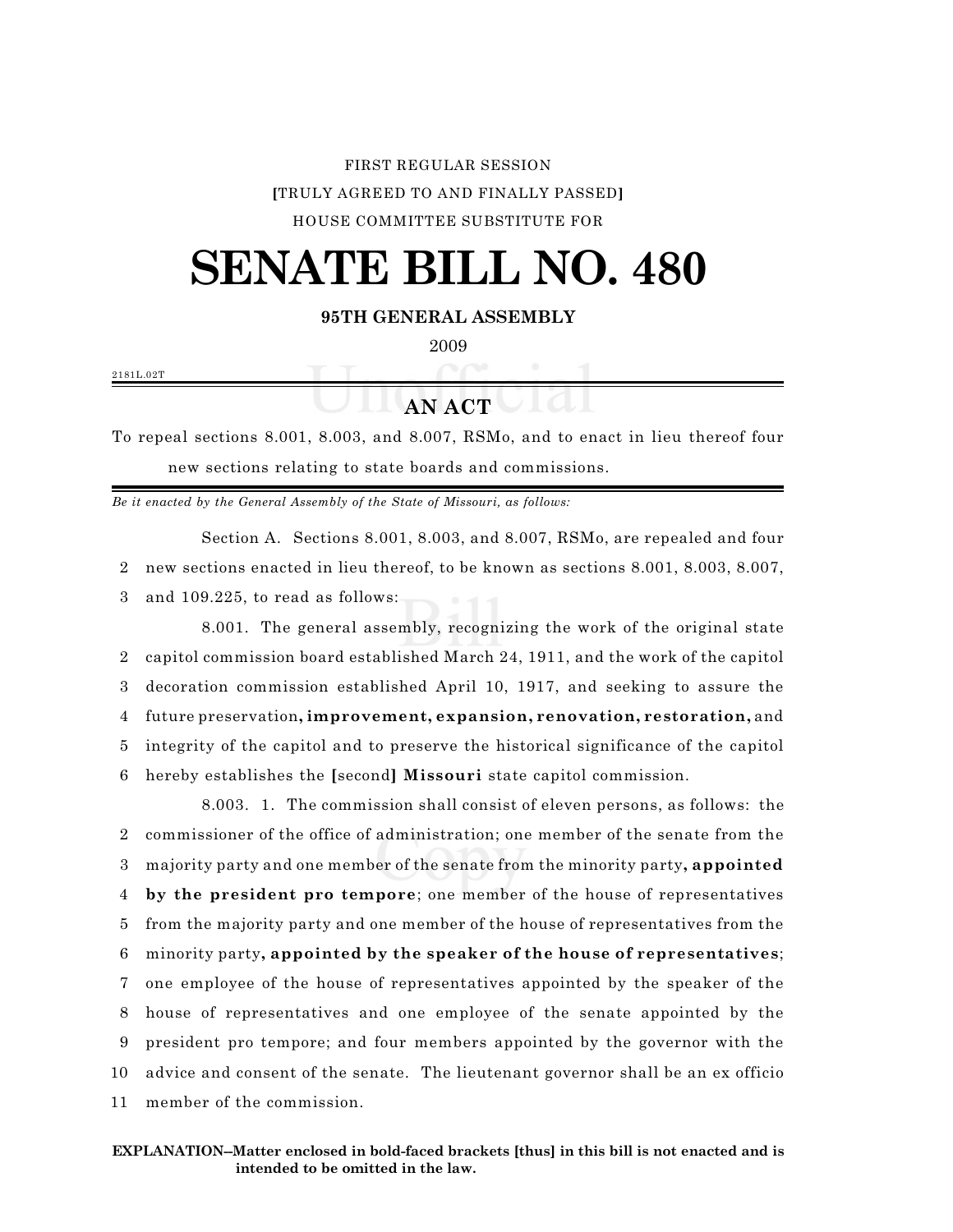2. The legislative members of the commission shall serve for the general assembly during which they are appointed and until their successors are selected and qualified.

 3. The four members appointed by the governor shall be persons who have knowledge and background regarding the history of the state, the history and significance of the seat of state government and the capitol but shall not be required to be professionals in the subject area.

 4. The terms of the four members appointed by the governor shall be four years and until their successors are appointed and qualified. Provided, however, that the first term of three public members shall be for two years, thereafter the terms shall be four years. There is no limitation on the number of terms any appointed member may serve. If a vacancy occurs the governor may appoint a member for the remaining portion of the unexpired term created by the vacancy. The governor may remove any **[**appointed**]** member **appointed by him or her** for cause. The members of the commission shall be reimbursed for travel and other expenses actually and necessarily incurred in the performance of their duties by the office of administration.

 5. At the first meeting of the commission and at yearly intervals thereafter, the members shall select from among themselves a chairman and a vice chairman.

 6. The commission shall hold at least four regular meetings each year and such additional meetings as the chairman deems desirable at a place and time to be fixed by the chairman. Special meetings may be called by five members of the commission upon delivery of written notice to each member of the commission. Reasonable written notice of all meetings shall be given by the director to all members of the commission. Five members of the commission shall constitute a quorum. All actions of the commission shall be taken at meetings open to the public. Any member absent from six consecutive regular commission meetings for any cause whatsoever shall be deemed to have resigned and the vacancy shall be filled immediately in accordance with subsection 1 of this section.

 7. The commission shall provide a report to the governor and the general assembly annually.

8.007. 1. The commission shall:

 (1) Exercise general supervision of the administration of sections 8.001 to 8.007;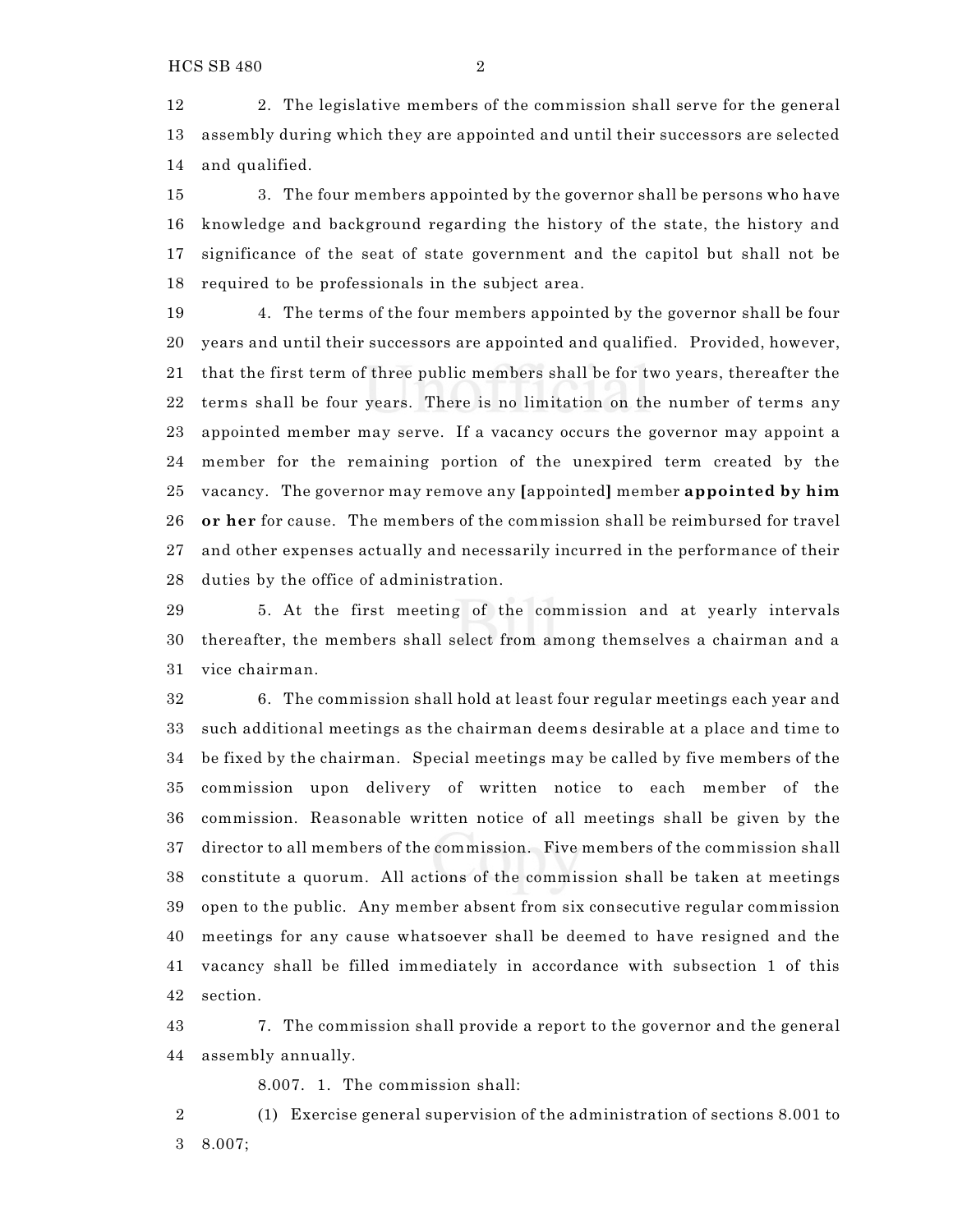(2) **Evaluate and approve capitol studies and improvement, expansion, renovation, and restoration projects to be paid for with funds appropriated from the state capitol commission fund;**

 **(3)** Evaluate and recommend courses of action on the restoration and preservation of the capitol, the preservation of historical significance of the capitol and the history of the capitol;

 **[**(3)**] (4)** Evaluate and recommend courses of action to ensure accessibility to the capitol for physically disabled persons;

 **[**(4)**] (5)** Advise, consult, and cooperate with the office of administration, the archives division of the office of the secretary of state, the historic preservation program within the department of natural resources, the division of tourism within the department of economic development and the historical society of Missouri in furtherance of the purposes of sections 8.001 to 8.007;

 **[**(5)**] (6)** Be authorized to cooperate or collaborate with other state agencies and not-for-profit organizations to publish books and manuals concerning the history of the capitol, its improvement or restoration;

 **[**(6)**] (7)** Before each September first, recommend options to the governor on budget allocation for improvements or restoration of the capitol premises;

 **[**(7)**] (8)** Encourage, participate in, or conduct studies, investigations, and research and demonstrations relating to improvement and restoration of the state capitol it may deem advisable and necessary for the discharge of its duties pursuant to sections 8.001 to 8.007; **[**and

 (8)**] (9)** Hold hearings, issue notices of hearings and take testimony as the commission deems necessary**; and**

 **(10) Initiate planning efforts, subject to the appropriation of funds, for a centennial celebration of the laying of the capstone of the Missouri state capitol**.

 2. The "**[**Second**] State** Capitol Commission Fund" is hereby created in the state treasury. Any moneys received from sources other than appropriation by the general assembly, including from private sources, gifts, donations and grants, shall be credited to the **[**second**] state** capitol commission fund and shall be appropriated by the general assembly.

 3. The provisions of section 33.080, RSMo, to the contrary notwithstanding, moneys in the second capitol commission fund shall not be transferred and placed to the credit of the general revenue fund. **Moneys in the state capitol commission fund shall not be appropriated for any**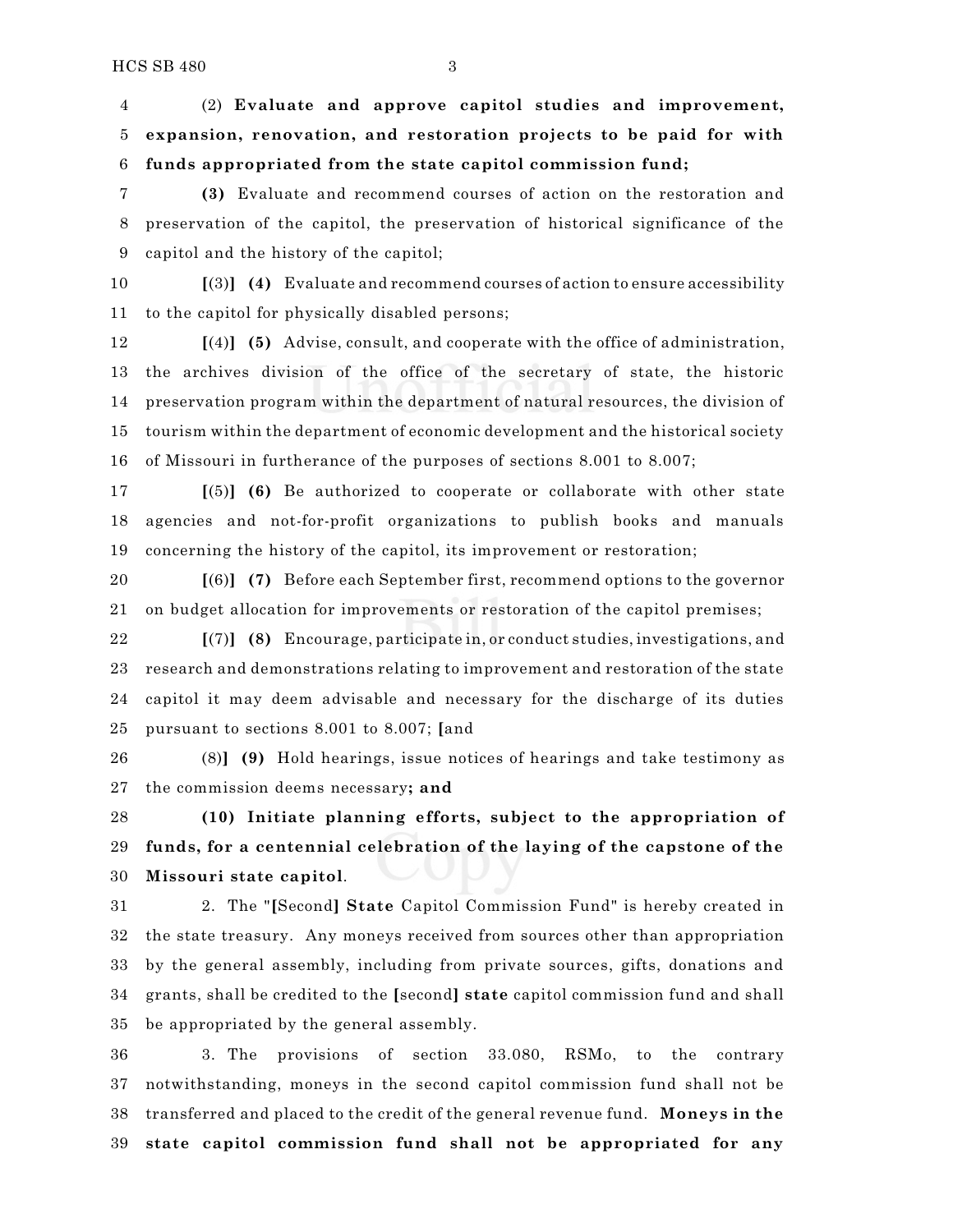**purpose other than those designated by the commission.**

 4. The commission is authorized to accept all gifts, bequests and donations from any source whatsoever. The commission may also apply for and receive grants consistent with the purposes of sections 8.001 to 8.007. All such gifts, bequests, donations and grants shall be used or expended upon appropriation in accordance with their terms or stipulations, and the gifts, bequests, donations or grants may be used or expended for the preservation, **improvement, expansion, renovation,** restoration and improved accessibility and for promoting the historical significance of the capitol.

 5. The commission may copyright or obtain a trademark for any photograph, written work, art object, or any product created of the capitol or capitol grounds. The commission may grant access or use of any such works to other organizations or individuals for a fee, at its sole discretion, or waive all fees. All funds obtained through licensing fees shall be credited to the capitol commission fund in a manner similar to funds the commission receives as gifts, donations, and grants. The funds shall be used for repairs, refurbishing, or to create art, exhibits, decorations, or other beautifications or adornments to the capitol or its grounds.

**109.225. 1. There is hereby established the "Missouri Board on Geographic Names". The board shall be assigned for administrative purposes to the office of the secretary of state.**

- **2. The board shall consist of nineteen members as follows:**
- **(1) The secretary of state, who shall serve as chair of the board;**
- **(2) Nine citizens of Missouri appointed by the secretary of state;**
- **(3) The director or the director's designee of the department of transportation;**

 **(4) The director or the director's designee of the department of conservation;**

 **(5) The director or the director's designee of the department of natural resources;**

 **(6) The commissioner or the commissioner's designee of the office of administration;**

 **(7) The director or the director's designee of the state archives; (8) The executive director or the executive director's designee of the state historical society of Missouri;**

**(9) The director or the director's designee of the United States**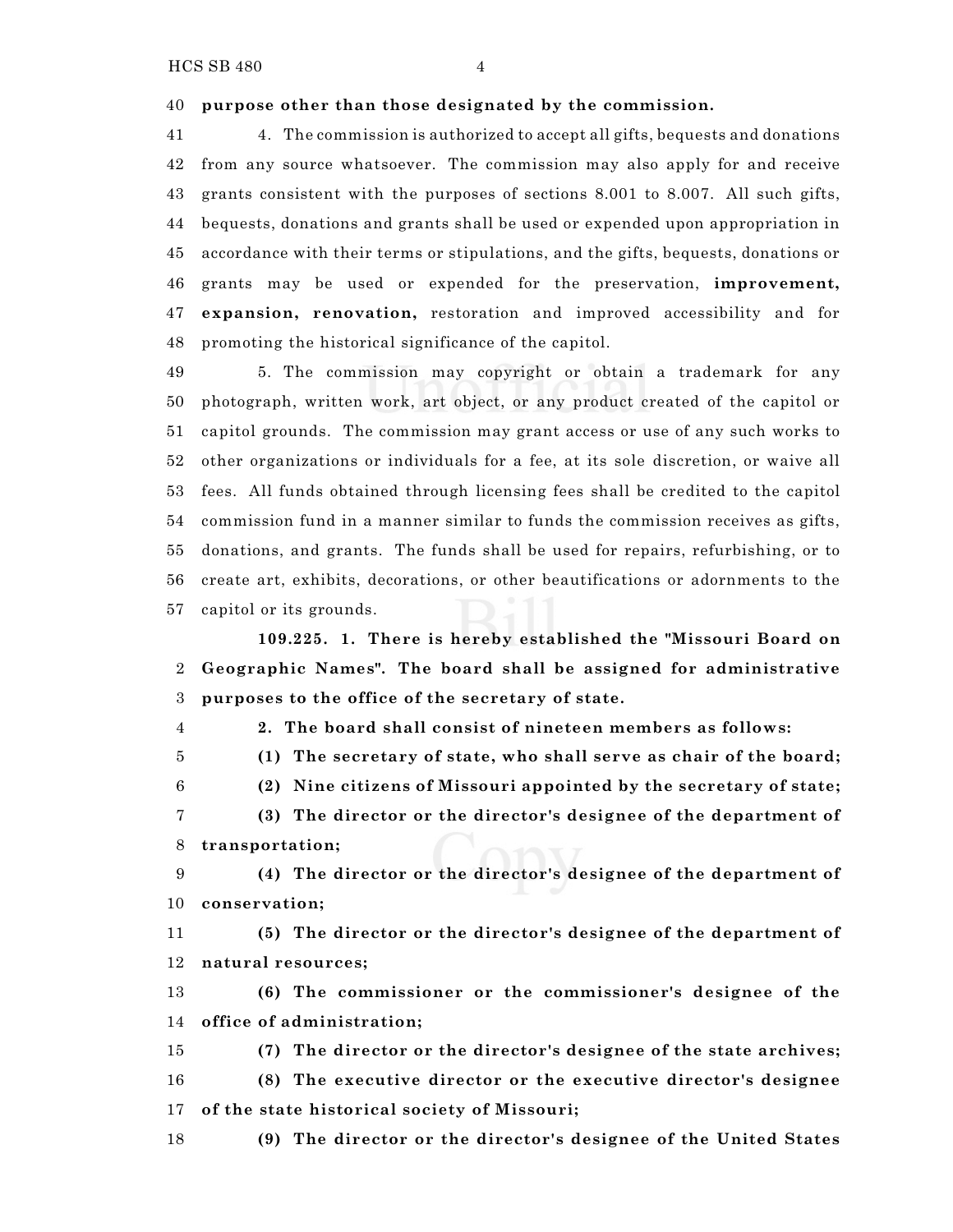**Geological Survey;**

 **(10) The director or the director's designee of the United States Forest Service; and**

 **(11) The director or the director's designee of the United States Corps of Engineers.**

 **3. Appointed members of the board shall serve three-year terms and shall serve until their successors are appointed. Vacancies on the board shall be filled in the same manner as the original appointment and such member appointed shall serve the remainder of the unexpired term.**

 **4. The board shall meet annually and as otherwise required by the secretary of state.**

 **5. The board shall designate from its members a vice-chair and shall adopt written guidelines to govern the management of the board.**

 **6. Each member of the board shall serve without compensation, but may be reimbursed for their actual and necessary expenses incurred in the performance of their duties as members of the board.**

 **7. The secretary of state shall designate an employee of the secretary of state's office as executive secretary for the board, who shall serve as a nonvoting member and shall maintain the records of the board's activities and decisions and shall be responsible for correspondence between the board and the United States Board on Geographic Names and other agencies.**

**8. The board shall:**

 **(1) Receive and evaluate all proposals for changes in or additions to names of geographic features and places in the state of Missouri to determine the most appropriate and acceptable names for use in maps and official documents of all levels of government;**

 **(2) Make official recommendations to the United States Board on Geographic Names on behalf of the state of Missouri with respect to each proposal;**

 **(3) Assist and cooperate with the United States Board on Geographic Names in matters relating to names of geographic features and places in Missouri;**

 **(4) Assist in the maintenance of a Missouri geographic names database as part of the national database;**

**(5) Maintain a list of advisers who have special interest and**